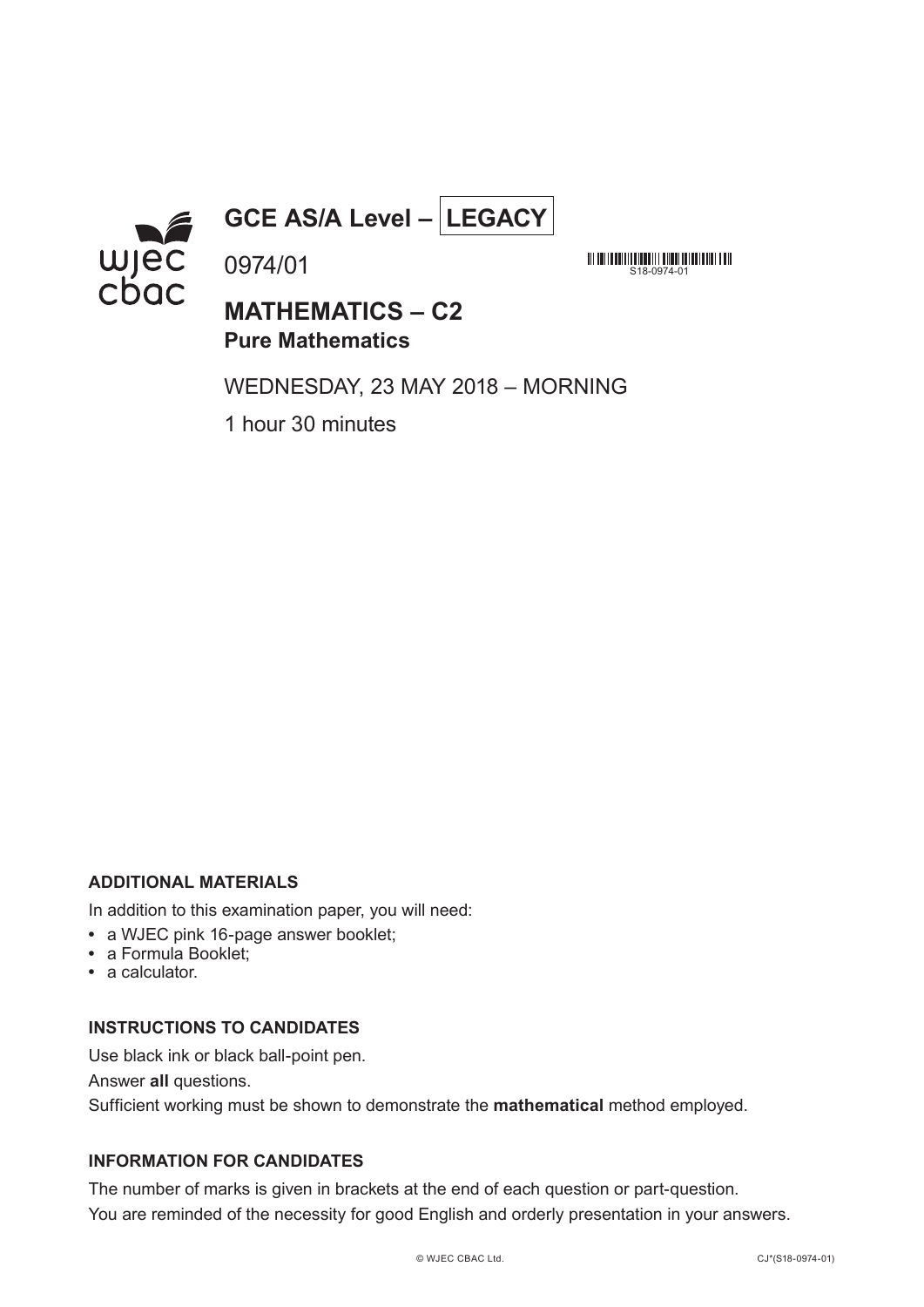**1.** *(a)* Use the Trapezium Rule with five ordinates to find an approximate value for the integral

$$
\int_1^4 \log_{10} (6x-1) \, \mathrm{d}x \, .
$$

Show your working and give your answer correct to three decimal places. [4]

*(b)* **Use your answer to part** *(a)* to deduce an approximate value for the integral

$$
\int_{1}^{4} \log_{10} \sqrt{(6x-1)} \, \mathrm{d}x \,. \tag{1}
$$

**2.** *(a)* Find all values of  $\theta$  in the range  $0^{\circ} \le \theta \le 360^{\circ}$  satisfying

$$
10\sin^2\theta + 3\sin\theta = 4\cos^2\theta - 2.
$$
 [6]

*(b)* Find all values of  $\phi$  in the range 0°  $\leqslant \phi \leqslant 360$ ° satisfying

$$
\frac{3}{\cos\phi} - \frac{5}{\sin\phi} = 0.
$$
 [3]

**3.** *(a)* The diagram below shows a sketch of the triangle ABC with  $AB = x$  cm,  $BC = (2x - 1)$  cm and *ABC* = 30°. The area of triangle *ABC* is 11.25cm2. id<br>스



- (i) Write down and simplify a quadratic equation satisfied by *x*. Hence show that  $x = 5$ .
- (ii) Find the length of *AC*. Give your answer correct to one decimal place. [6]
- *(b)* The triangle *XYZ* is such that *XY* = 29cm, *XZ* = 16cm and *XYZ* = 17°. Find the possible values of  $\hat{Y}$ Z. Give your answers correct to the nearest degree. [4]  $\hat{\mathbf{c}}$ بر:<br>ج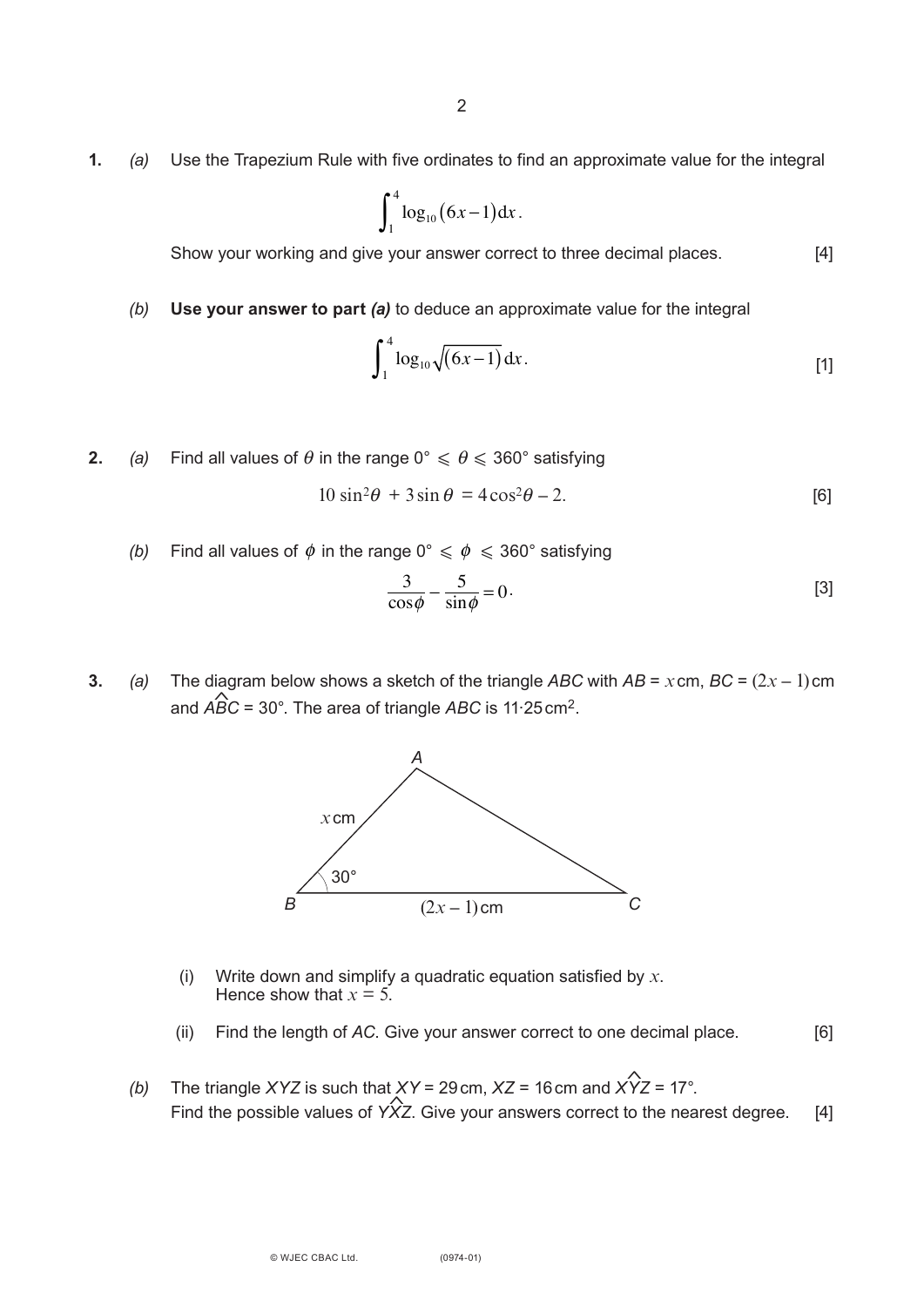- **4.** Dafydd enters into an agreement with a finance company to provide him with a loan to buy a car. Under the terms of the agreement, he is to repay a total of £3900 over a period of two years by making 24 monthly repayments. The first repayment is £*P*, and in each subsequent month, the value of the repayment for that month is  $Ex$  **less** than the repayment for the previous month.<br>Given that Dafydd's eighth repayment is £185, find the value of P and the value of x. Given that Dafydd's eighth repayment is £185, find the value of  $\overline{P}$  and the value of  $\overline{x}$ .
- **5.** *(a)* A geometric series has first term *a* and common ratio *r*. Prove that the sum of the first *n* terms of the series is given by

$$
S_n = \frac{a(1 - r^n)}{1 - r} \tag{3}
$$

- *(b)* The sum of the first and third terms of a geometric series is 340. The sum of the fourth and sixth terms of the series is 73∙44.
	- (i) Prove that *r* = 0∙6, where *r* denotes the common ratio of the series.
	- (ii) Find the sum to infinity of the series. [8]



The diagram shows a sketch of the curve  $y = 25 - x^2$  and the line  $y = 2x + 10$ . The curve and the line intersect at the points *A* and *C*. The curve intersects the *x*-axis at the points *A* and *B*. The coordinates of *A*, *B* and *C* are (– 5, 0), (5, 0) and (3, 16) respectively. Find the area of the shaded region.

# **TURN OVER**

(0974-01)